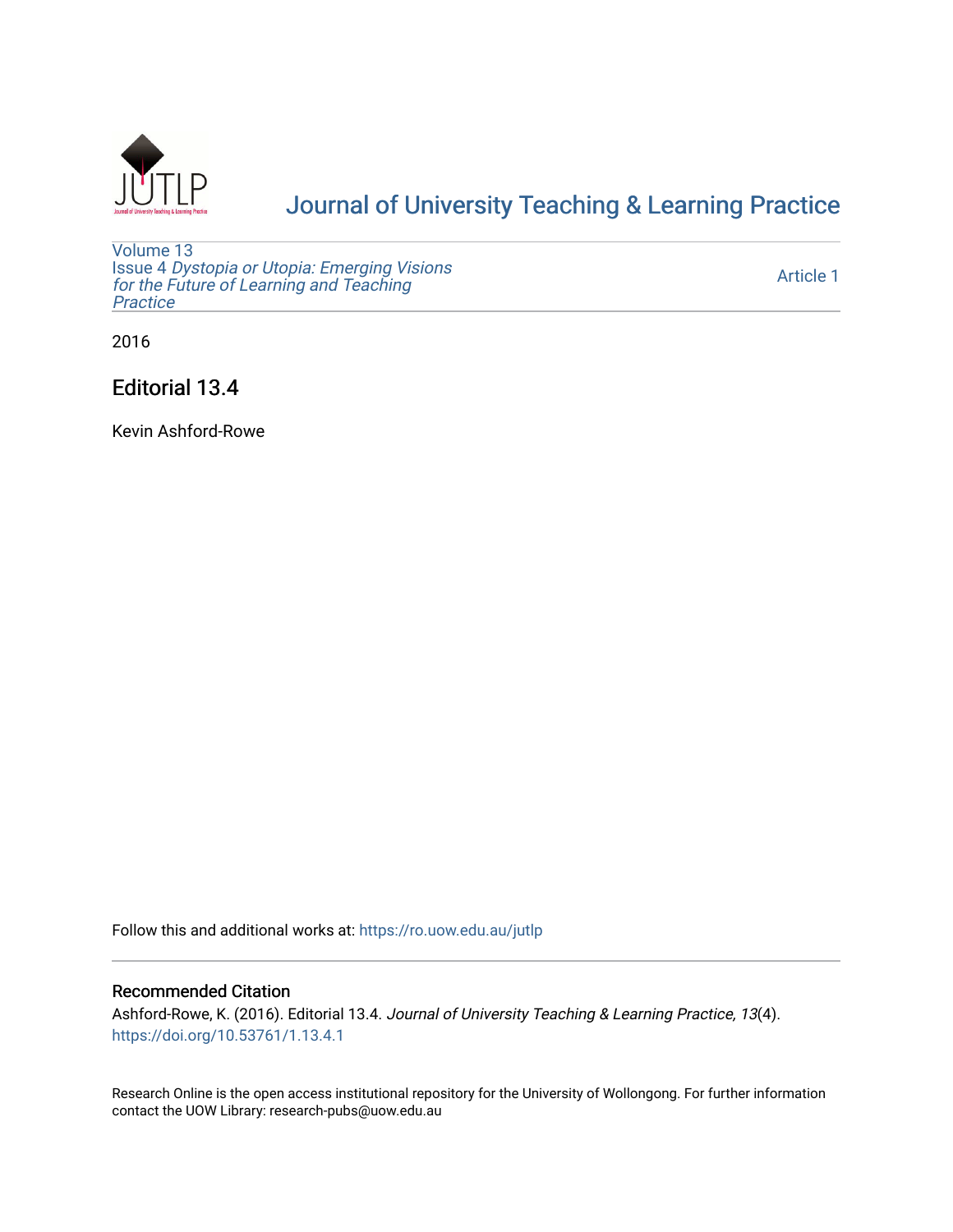Editorial 13.4

This article is available in Journal of University Teaching & Learning Practice: [https://ro.uow.edu.au/jutlp/vol13/iss4/](https://ro.uow.edu.au/jutlp/vol13/iss4/1)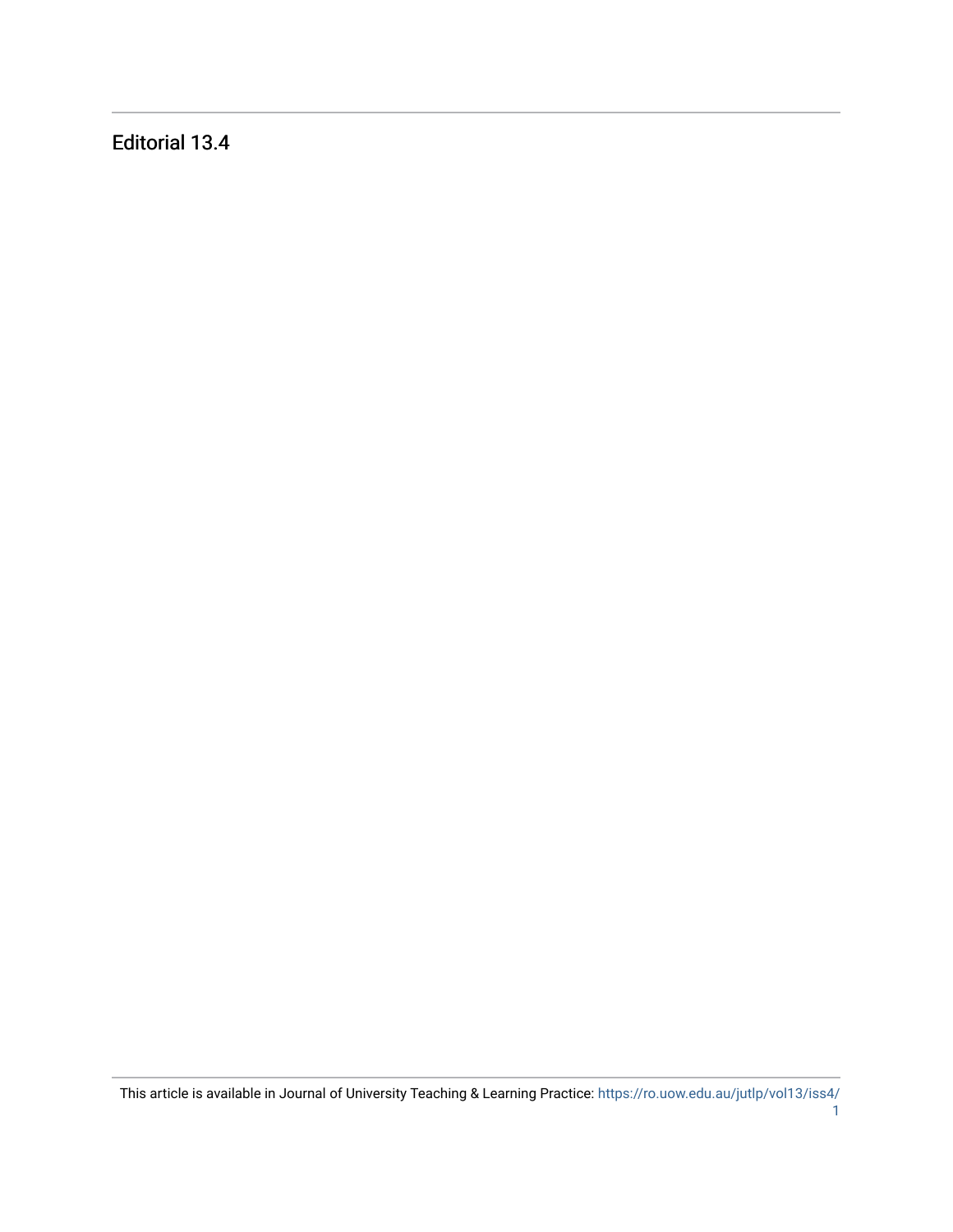

# [Journal of University Teaching & Learning Practice](https://ro.uow.edu.au/jutlp)

[Volume 13](https://ro.uow.edu.au/jutlp/vol13) Issue 4 [Dystopia or Utopia: Emerging Visions](https://ro.uow.edu.au/jutlp/vol13/iss4) [for the Future of Learning and Teaching](https://ro.uow.edu.au/jutlp/vol13/iss4) **Practice** 

[Article 1](https://ro.uow.edu.au/jutlp/vol13/iss4/1) 

2016

### JUTLP Special CADAD Issue 13.4 Editorial

Kevin Ashford-Rowe

Follow this and additional works at: [https://ro.uow.edu.au/jutlp](https://ro.uow.edu.au/jutlp?utm_source=ro.uow.edu.au%2Fjutlp%2Fvol13%2Fiss4%2F1&utm_medium=PDF&utm_campaign=PDFCoverPages) 

#### Recommended Citation

Ashford-Rowe, K. (2016). JUTLP Special CADAD Issue 13.4 Editorial. Journal of University Teaching & Learning Practice, 13(4). [https://ro.uow.edu.au/jutlp/vol13/iss4/1](https://ro.uow.edu.au/jutlp/vol13/iss4/1?utm_source=ro.uow.edu.au%2Fjutlp%2Fvol13%2Fiss4%2F1&utm_medium=PDF&utm_campaign=PDFCoverPages)

Research Online is the open access institutional repository for the University of Wollongong. For further information contact the UOW Library: research-pubs@uow.edu.au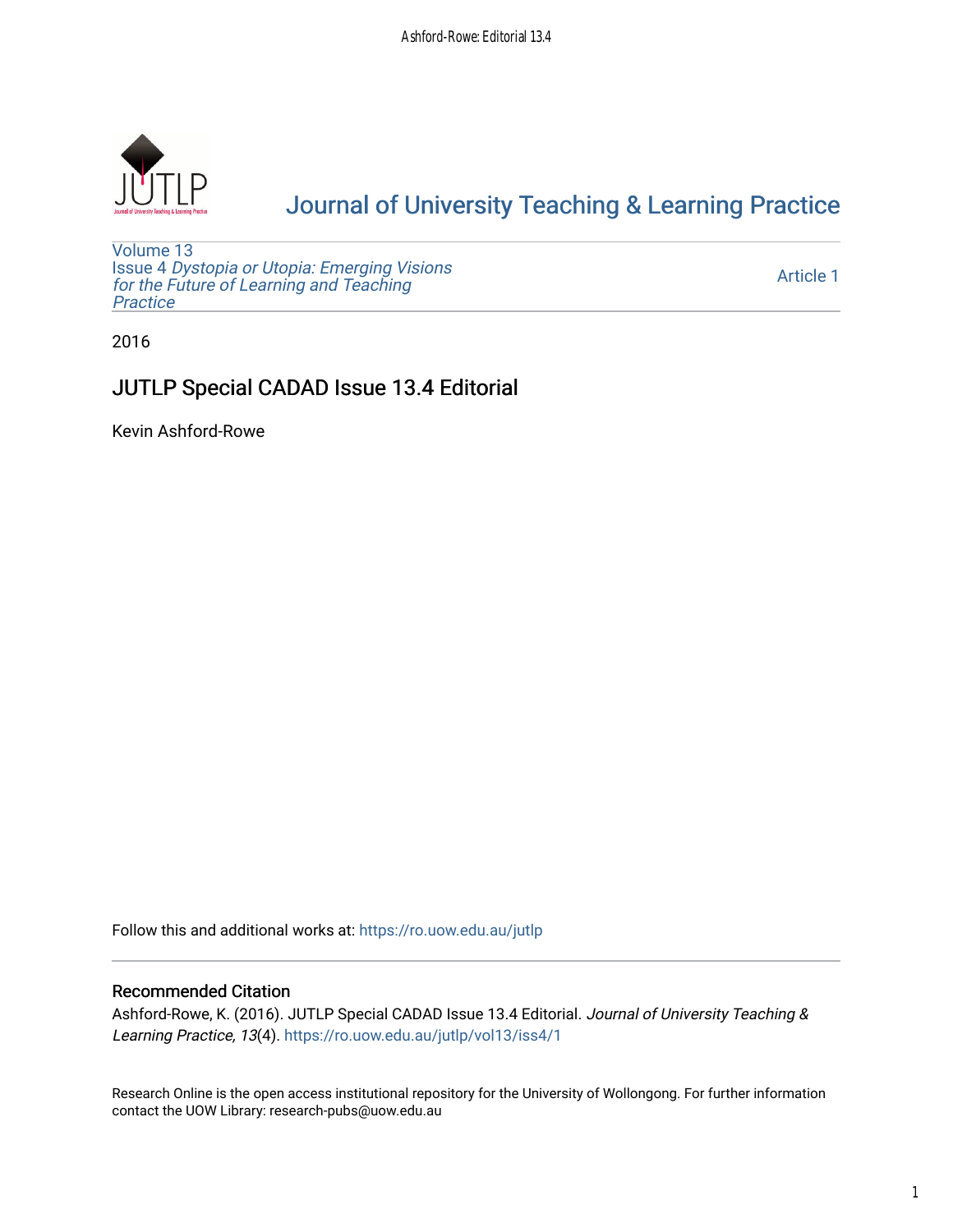JUTLP Special CADAD Issue 13.4 Editorial

This article is available in Journal of University Teaching & Learning Practice: [https://ro.uow.edu.au/jutlp/vol13/iss4/](https://ro.uow.edu.au/jutlp/vol13/iss4/1) [1](https://ro.uow.edu.au/jutlp/vol13/iss4/1)